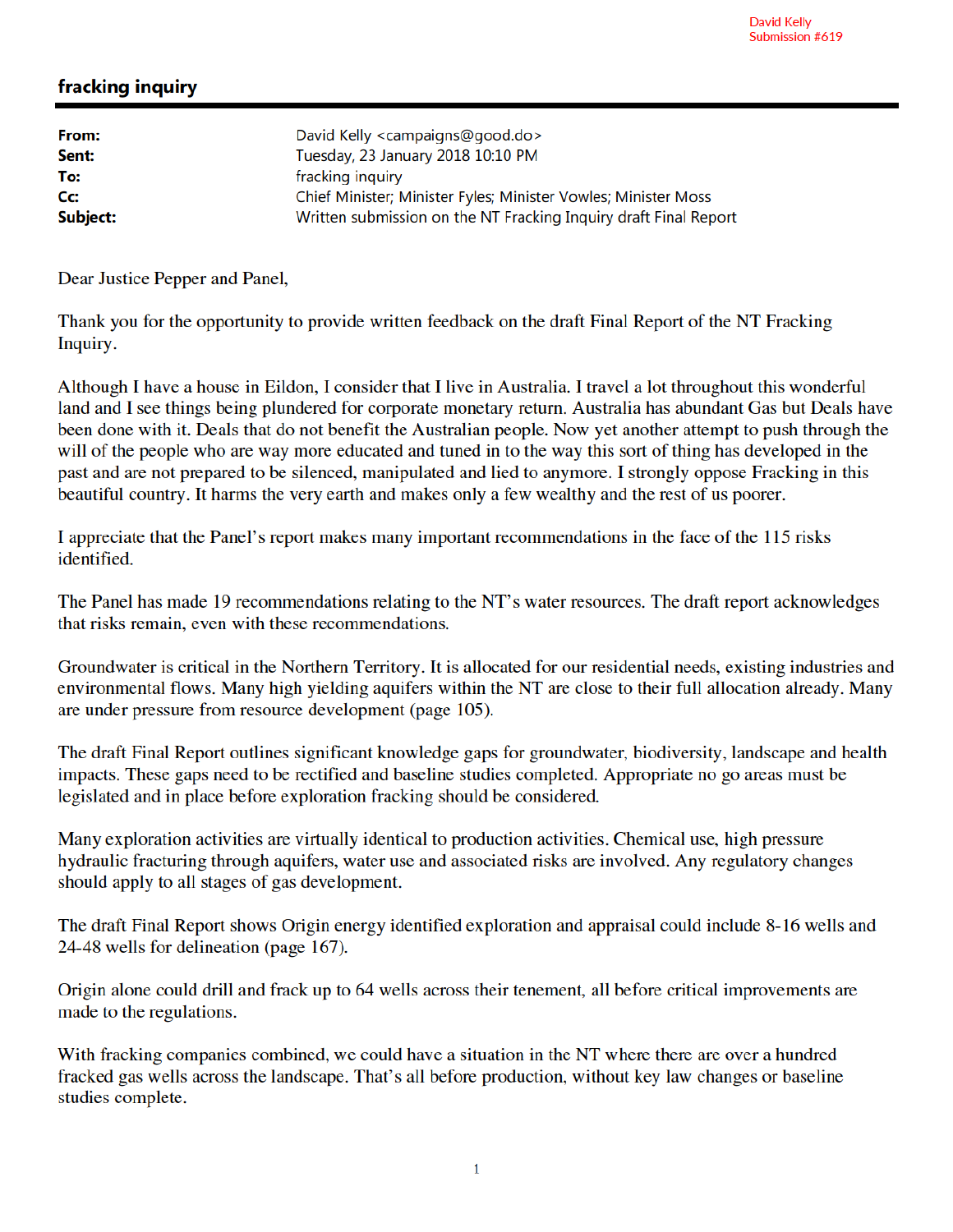Critical studies identifying no go zones will difficult to achieve in an area already littered with fracked gas exploration wells.

I support the swath of new regulations and legislation required to try and protect landholders and water. However, that work needs to happen before the oil and gas industry is permitted to start fracking in the Northern Territory again.

The below critical recommendations must be improved and work completed BEFORE EXPLORATION fracking takes place.

Recommendation 5.1 (Enforceable code of practice for abandonment of onshore gas wells)

Recommendation 5.6 (Wastewater management framework)

Recommendation 7.1 (Water Act amended for shale extraction licence and payment for water)

Recommendation 7.4 (Strategic regional environmental and baseline assessment (SREBA), including a regional groundwater model, be developed and undertaken)

Recommendation 8.4 (Fire management plan and 10 year baseline assessment)

Recommendation 9.2 (Code of practice be developed and implemented for monitoring, detection and reporting of methane emissions)

Recommendation 10.1 (Human Health Risk Assessment prepared and approved)

Recommendation 12.11 (Social impact management plan) This recommendation should also be extended to allow for the legal right to say 'no' to fracking.

Recommendation 14.1 (Design and implement a full cost recovery system for fracking regulation)

Recommendation 14.16 (Legislation to regulate seismic surveys, drilling, hydraulic fracturing, and well abandonment)

Recommendation 14.18 (Fit and proper person test)

Recommendation 15.1 (Strategic regional environmental and baseline assessment (SREBA) undertaken and no go zones implemented)

In the NT there is a saying, "Once you frack you can't go back." Exploration fracking is no different. The studies, legal improvements and no-go zones suggested by the panel are critical. They must be actioned before any further fracking exploration.

Let's not wait until the production phase to put in place critical new regulations and laws. We must avoid delays to the protection of the Northern Territory's water, landscapes and people.

Thank you for considering my feedback on this critical matter for the future of the Northern Territory.

Yours sincerely, David Kelly